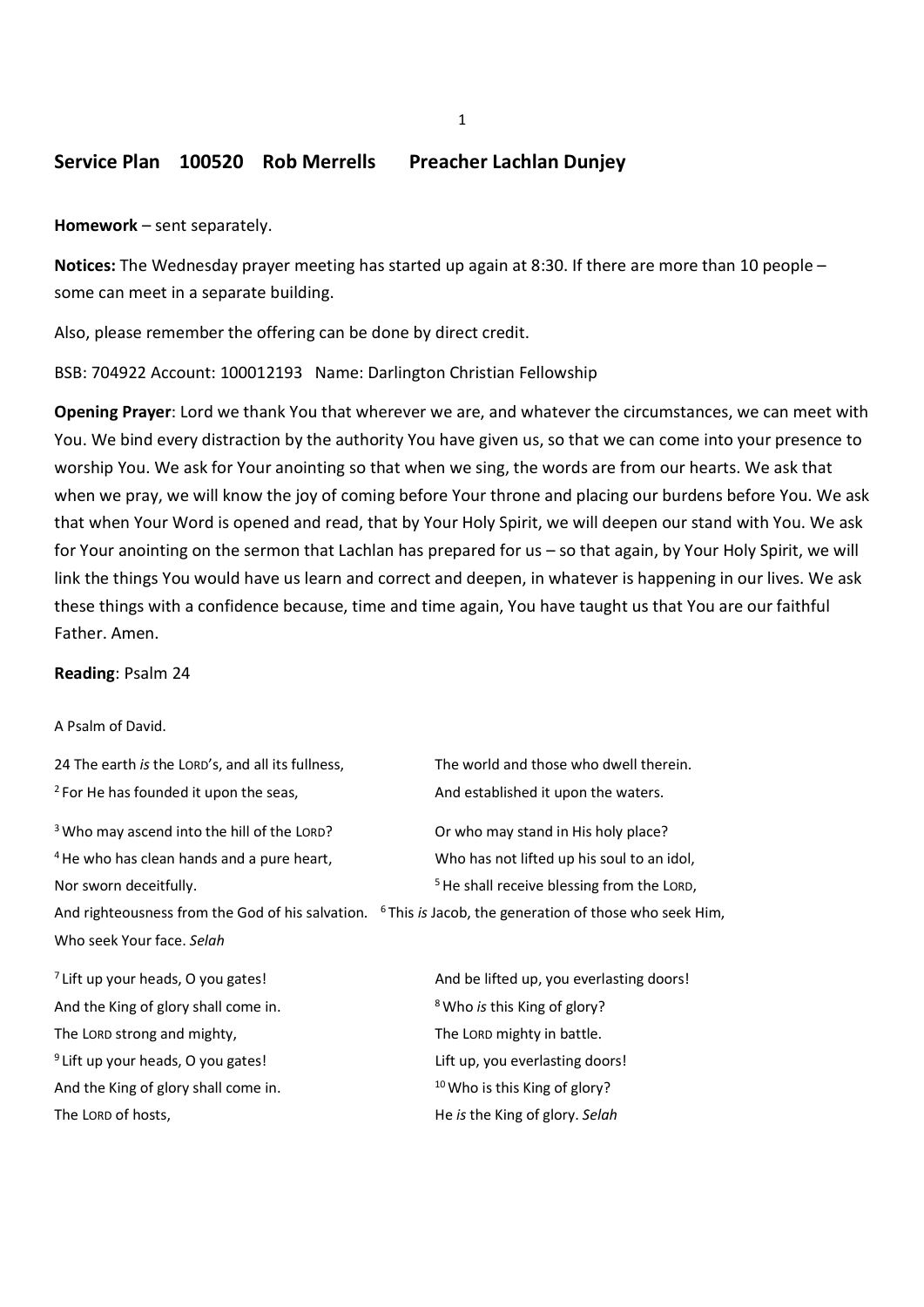## Song: Lift up your heads to the coming King

## https://www.youtube.com/watch?v=8-MLv-ml7E0

Highlight – Right click – open hyperlink.

| Lift up your heads to the coming King<br>To His Majesty, let your praises be | Bow before Him and adore Him sing<br>Pure and Holy giving Glory to the King of Kings |
|------------------------------------------------------------------------------|--------------------------------------------------------------------------------------|
|                                                                              |                                                                                      |
| Lift up your heads to the coming King                                        | Bow before Him and adore Him sing                                                    |
| To His Majesty, let your praises be                                          | Pure and Holy giving Glory to the King of Kings                                      |
| Pure and Holy giving Glory to the King of Kings                              |                                                                                      |

Prayer: Lord You have said we need clean hands and a pure heart to stand in Your Holy presence. So, we confess our sins before you. PAUSE for 1 minute.

Thank You Lord, that the blood of Jesus Christ cleanses us from all sin. Amen

Reading: Daniel 12 New King James Version (NKJV) Prophecy of the End Time

12 "At that time Michael shall stand up, The great prince who stands watch over the sons of your people; And there shall be a time of trouble, Such as never was since there was a nation, Even to that time. And at that time your people shall be delivered, Everyone who is found written in the book. <sup>2</sup> And many of those who sleep in the dust of the earth shall awake, Some to everlasting life, Some to shame and everlasting contempt.  $3$  Those who are wise shall shine Like the brightness of the firmament, And those who turn many to righteousness Like the stars forever and ever.

<sup>4</sup>"But you, Daniel, shut up the words, and seal the book until the time of the end; many shall run to and fro, and knowledge shall increase."

<sup>5</sup> Then I, Daniel, looked; and there stood two others, one on this riverbank and the other on that riverbank. <sup>6</sup>And *one* said to the man clothed in linen, who was above the waters of the river, "How long shall the fulfillment of these wonders be?"

<sup>7</sup>Then I heard the man clothed in linen, who was above the waters of the river, when he held up his right hand and his left hand to heaven, and swore by Him who lives forever, that it shall be for a time, times, and half a time; and when the power of the holy people has been completely shattered, all these things shall be finished.

<sup>8</sup> Although I heard, I did not understand. Then I said, "My lord, what shall be the end of these things?"

<sup>9</sup> And he said, "Go your way, Daniel, for the words are closed up and sealed till the time of the end. <sup>10</sup> Many shall be purified, made white, and refined, but the wicked shall do wickedly; and none of the wicked shall understand, but the wise shall understand. <sup>11</sup> "And from the time that the daily sacrifice is taken away, and the

2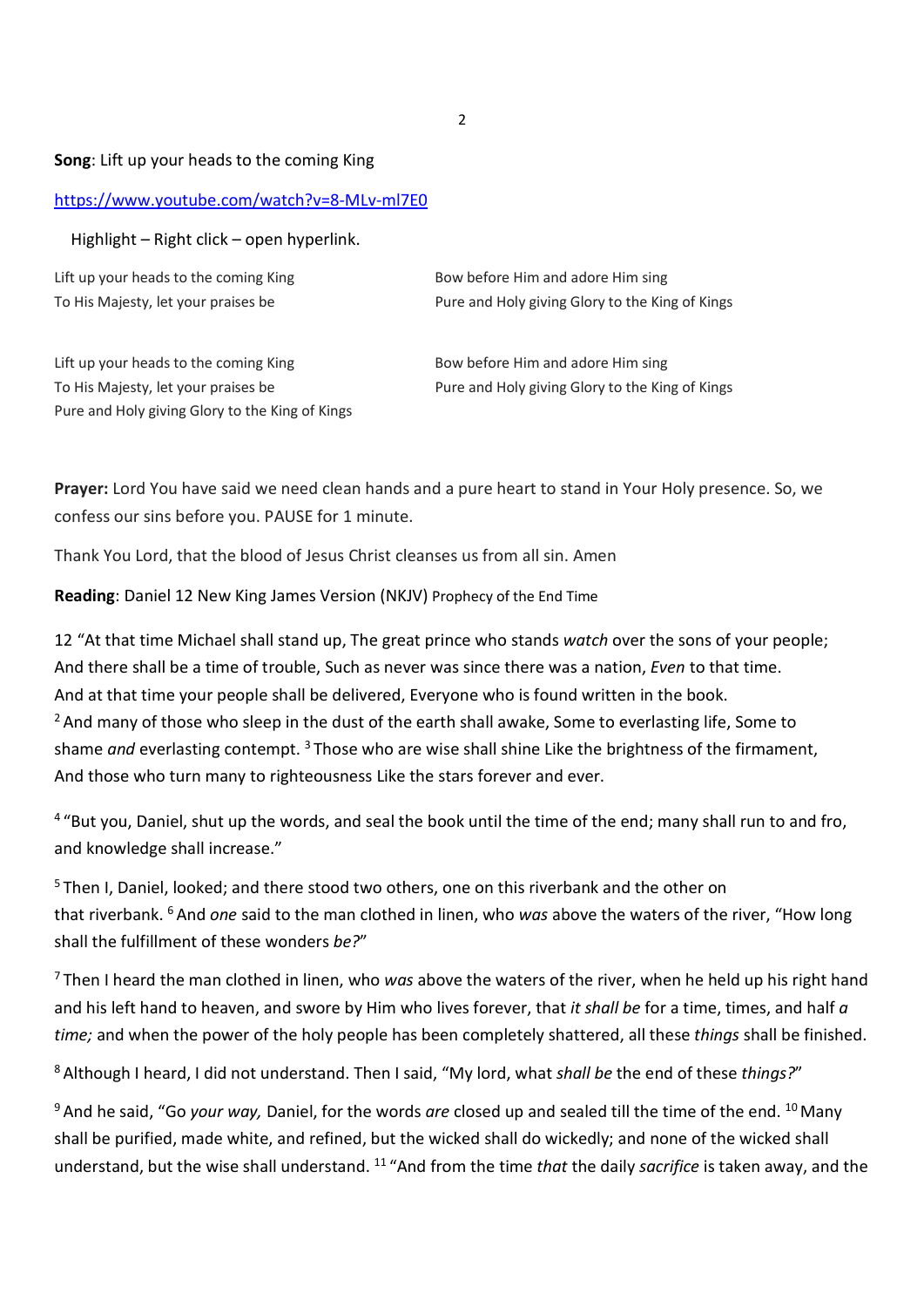abomination of desolation is set up, there shall be one thousand two hundred and ninety days. <sup>12</sup> Blessed is he who waits, and comes to the one thousand three hundred and thirty-five days. <sup>13</sup> "But you, go your way till the end; for you shall rest, and will arise to your inheritance at the end of the days."

Song: The Goodness of God - Highlight – Right click – open hyperlink.

https://www.youtube.com/watch?v=-f4MUUMWMV4

#### I love You, Lord

| For Your mercy never failed me                 | All my days, I've been held in Your hands  |
|------------------------------------------------|--------------------------------------------|
| From the moment that I wake up                 | Until I lay my head                        |
| Oh, I will sing of the goodness of God.        |                                            |
| And all my life You have been faithful         | And all my life You have been so, so good  |
| With every breath that I am able               | Oh, I will sing of the goodness of God.    |
| I love Your voice                              | You have led me through the fire           |
| And in darkest night                           | You are close like no other                |
| I've known You as a Father                     | I've known You as a Friend                 |
| And I have lived in the goodness of God, yeah! | And all my life You have been faithful, oh |
| And all my life You have been so, so good      | With every breath that I am able           |
| Oh, I will sing of the goodness of God, yeah!  |                                            |

'Cause Your goodness is running after, it's running after me Your goodness is running after, it's running after me With my life laid down, I'm surrendered now I give You everything 'Cause Your goodness is running after, it's running after me, oh-oh 'Cause Your goodness is running after, it's running after me Your goodness is running after, it's running after me With my life laid down, I'm surrendered now I give You everything 'Cause Your goodness is running after, it keeps running after me

I'm gonna sing, I'm gonna sing 'Cause all my life You have been faithful And all my life You have been so, so good With every breath that I am able

And all my life You have been faithful And all my life You have been so, so good With every breath that I am able **Oh, I'm gonna sing of the goodness of God** Oh, I'm gonna sing of the goodness of God Oh, I'm gonna sing of the goodness of God